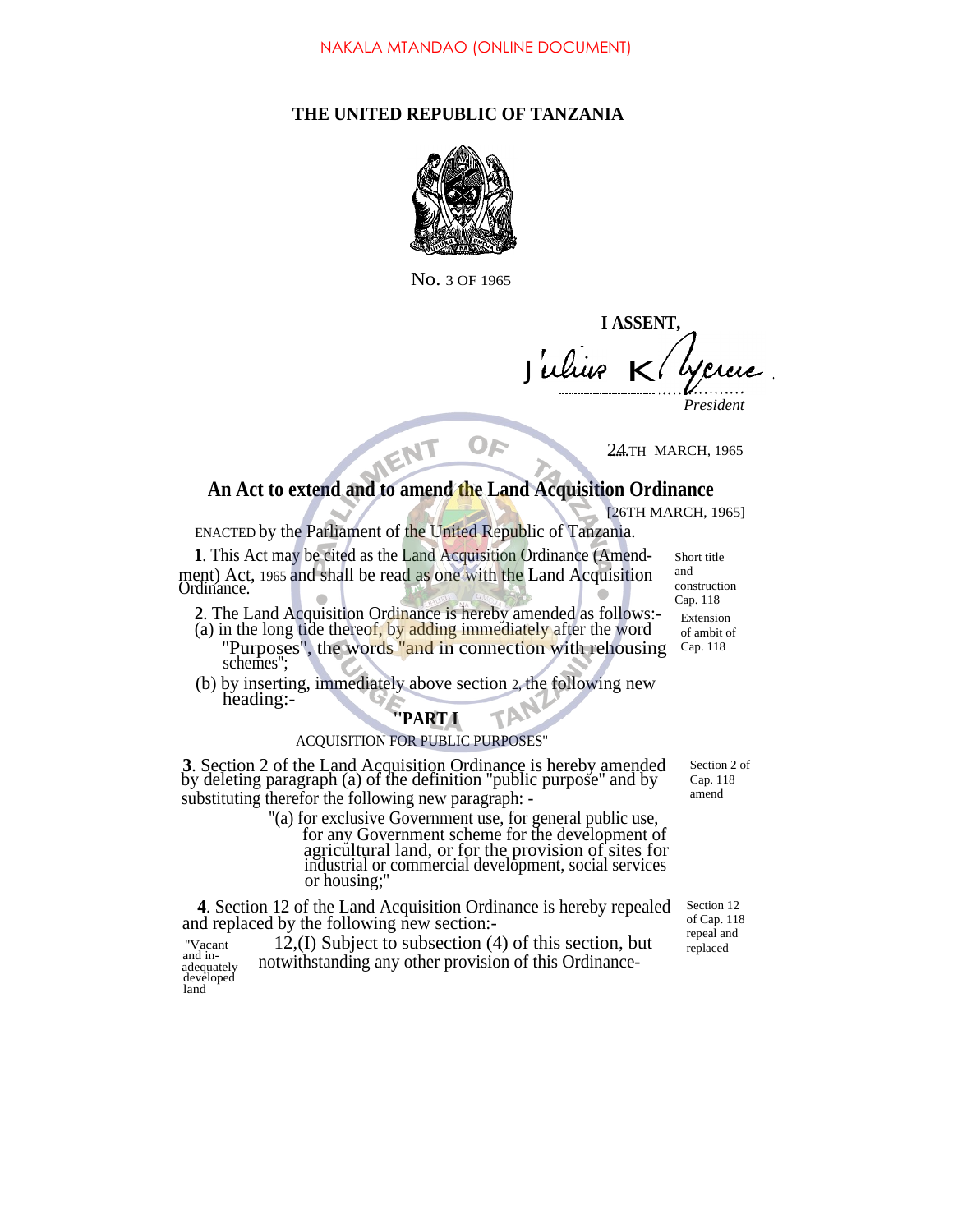- (a) no compensation shall be awarded in respect of land that is vacant ground; and
- (b) where the development of any land is inadequate, any compensation awarded shall be limited to the value of the unexhausted improvement of the land.

(2) Land shall not cease to be vacant ground for the purpose of this section by reason only of one or more of the following: -

- (a) its being fenced or hedged;
- (b) its having been leveled;
- (c) its constituting the cleared or partially cleared site of some former development;
- (d) its being used, otherwise than as ancillary to adjacent land which is not vacant land or land which is inadequately developed, as a place of deposit for refuse or waste or as standing or parking places for vehicles.

(3) The development of land is inadequate for the purposes of this section if the land is in an urban area and

- (a) it has been developed by the erection of buildings,
- structures or works which have fallen into substantial disrepair or into desuetude, and the land has been unoccupied, or occupied solely by a person employed as a watchman, for a continuous period of not less than three months immediately preceding the publication of the notice stating that the land is required for a public purpose; or
- (b) it is used or developed at the time of the publication of such notice solely for cultivation or pasturage or both cultivation and pasturage; or
- (c) it is used at the time of the publication of such notice solely for habitation, in dwellings of their own construction or dwelling places adapted from buildings formerly abandoned, by persons holding at the will or sufferance of a person having a title to the land or by trespassers.
- (4) Nothing in this section shall apply to-
- (a) land within the six months immediately following-
	- (i) the grant of a right of occupancy under the Land Ordinance over the land;

- Acts 1963 (ii) a declaration, under the Freehold Titles (Co-n-<br>
No. 24 version) and Government Leases Act, 1963, that the land is ripe for development;
	- (iii) the approval of the Minister or the consent of the Commissioner for Lands a disposition of the land;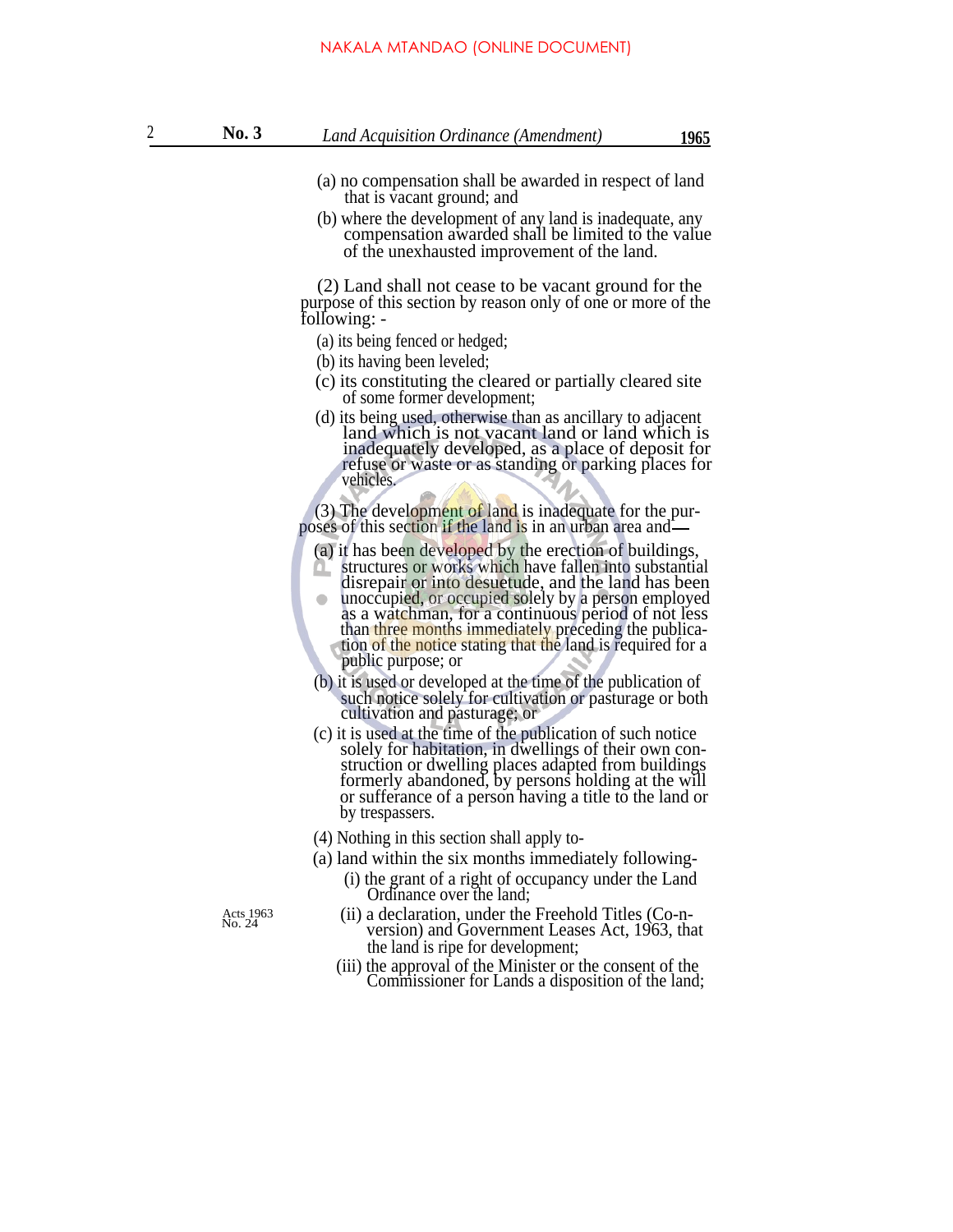- (iv) the approval of the local government authority within whose area the land is situate of a scheme for the redevelopment of the land; or
- 
- (b) land belonging to an enterprise which is an approved Acts 1963 enterprise within the meaning of the Foreign Invest-<br>No. 40 ments (Protection) Act, 1963.

(5) In this section-

''unexhausted improvement'' means anything or any quality permanently attached to the land directly resulting from the expenditure of capital or labour by a person holding under a right of occupancy or Government lease, or any person acting on his behalf or holding under him for a term of years, and increasing the productive capacity, utility or amenity thereof, but does not include the results of ordinary cultivation other than standing crops or growing produce;

"urban area'' means an area with-in the jurisdiction of a city, municipal or town council.''

**5**. The Land Acquisition Ordinance is hereby amended by adding, New Part immediately below section 33, the following new Part:-

added to Cap. 118

#### **''PART 11**

REDEVELOPMENT AREAS

Interpretation of Part 11

**34**.-(1) In this Part, unless 'the context otherwise requires-''appointed day'', in relation to, any redevelopment area,

- means the day on which the order declaring the area as such is first published in the *Gazette;*
- ''building'' means. any structure of whatsoever materials constructed and whether of a temporary or a permanent nature,

"development owner" in relation to any building

(a) where the building was built by or on behalf of the occupier with the consent of the owner, or the building was built by or on behalf of some previous occupier with the consent of the owner and the current occupier paid the immediately preceding occupier consideration for the building, means the occupier;

(b) in any other case, means the owner;

"Minister" means the Minister for the time being responsible for lands;

"occupier'' means the person in occupation of land on the appointed day, and where there are more than one such person means that one of them who is the owner, or who is responsible (or would be so responsible if the land were let at a rent) for the payment of rent to the owner or to a mesne landlord who is not an occupier;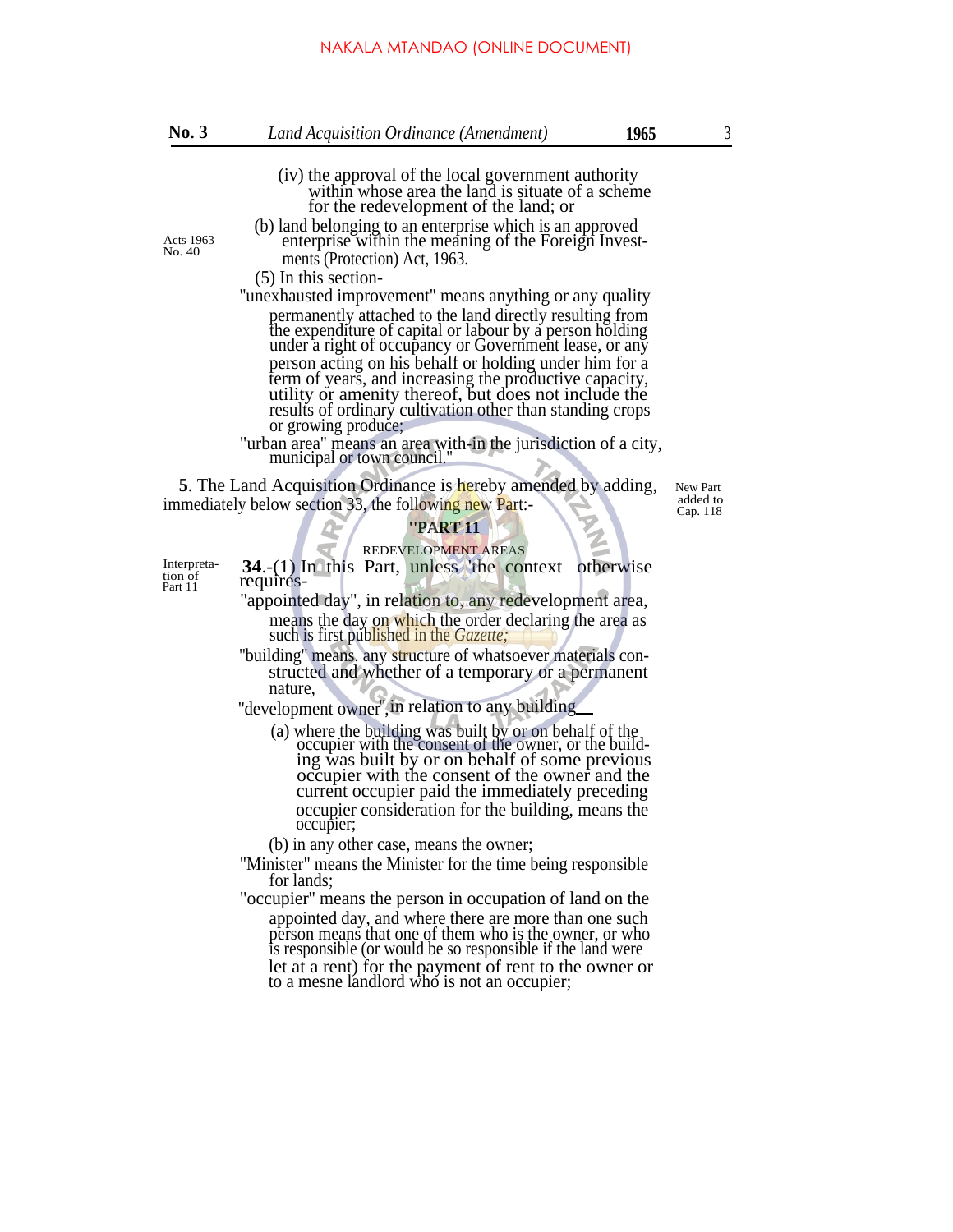- "owner" ,in relation to land, means the holder of a government lease (as defined in the Freehold Titles (Conversion) and Government Leases Act, 1963) or of a right of occupancy (as defined in the Land Ordinance) of the
	- land; "peri-urban area'' means any area which is so defined by the Minister and is within a radius of five miles outside the
- boundaries of an urban area; ''urban area'' means an area within the jurisdiction of a city, municipal or town council, and an area which, immediately before the establishment of a district council for any part of Tanganyika, was a township declared under the Township Ordinance or a minor settlement Cap. 102 as declared under the Minor Settlements Ordinance.

(2) Where the owner of any land has accepted rent from an occupier who, or whose predecessor, has constructed any building on the land, the building shall be deemed to have been constructed with the consent of the owner.

Declaration **35**.-(l) Where the Minister is satisfied as respects any of re-<br>development area within an urban area or as respects any peri-urban<br>areas

> (a) that the area is one developed principally for housing and that the greater number of the houses therein- $\overline{\mathbb{R}}$ Δ

- (i) are, by reason of their bad arrangement or manner of construction, or of the materials used therein,
	- or of the lack of sanitary facilities or facilities for the storage of food, unsuitable as urban dwellings; or

(ii) are not of permanent construction; or

(iii) are unfit for human habitation; and

(b) that a scheme for the redevelopment of such area and the provision of housing of improved standards has been or will be prepared, and that such redevelopment cannot be carried out expeditiously or conveniently by the owner or owners,

he may, by order published in the *Gazette,* declare the area to be a redevelopment area.

(2) Where the Minister declares any area to be a redevelopment area, he shall cause the area to be defined on a map and shall cause copies of such map to be exhibited at the offices of the local government authority within whose jurisdiction the redevelopment area or any part thereof is situated.

Extinction  $36.-(1)$  Upon the appointed day, all interests in or over land within the redevelopment area, other than.

(a) the wayleaves, easements or licences described in subsection (4); and

(b) the interests of the President,

shall be extinguished, and, subject to this Act, all land in such area or part shall be under the control and subject to the disposition of the President.

 $\bullet$ 

of private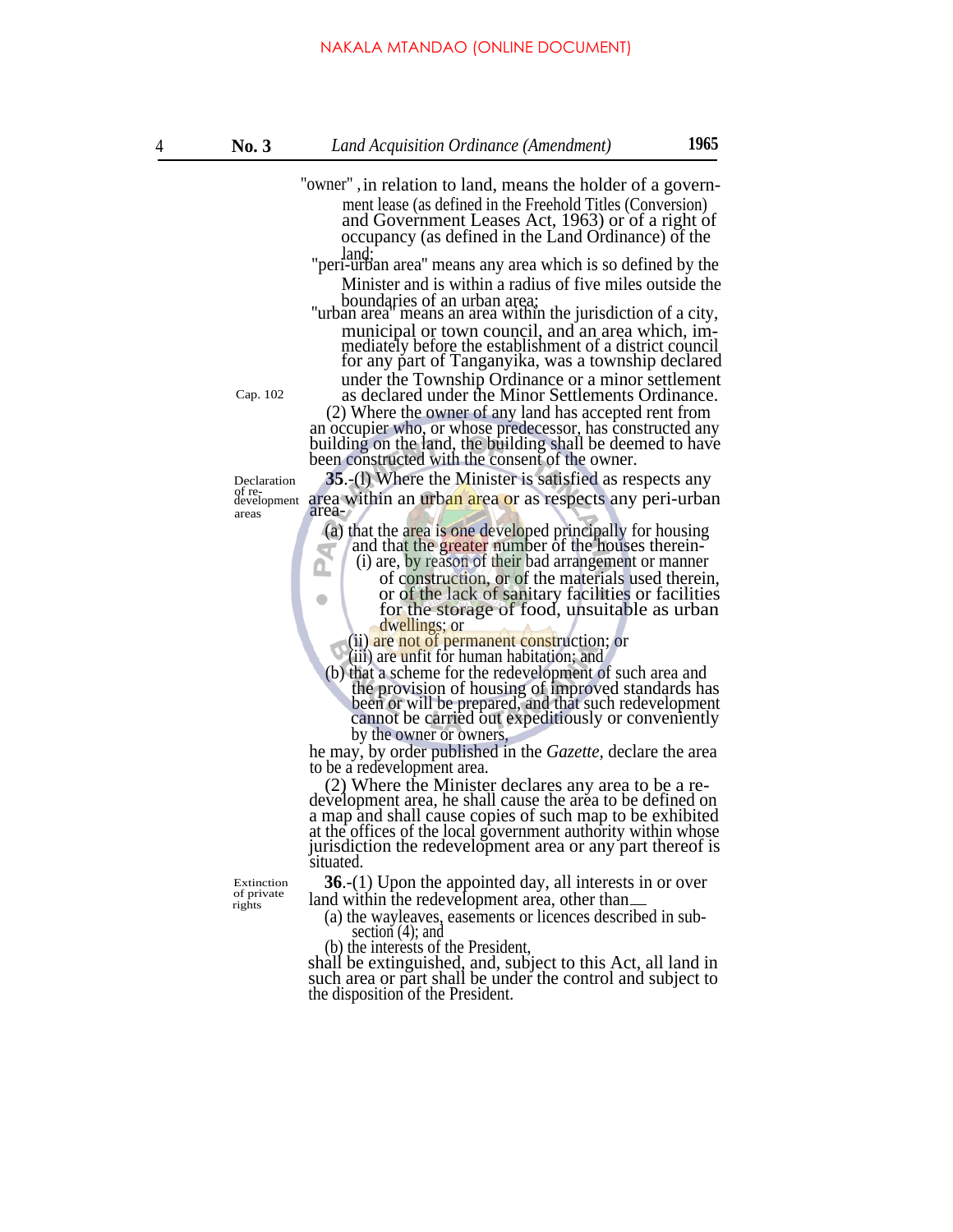(2) Save to the extent that a person entitled to, any rights extinguished is eligible for a grant of a right of occupancy under section 37, or provision is made for the preservation of such rights in accordance with section 37 or 38, no com. pensation shall be payable for the extinction of any right under this section.

(3) Any agreement for the disposition of any interest in or over land within a redevelopment area which is made, but is not given effect to, before the clearance date shall be void.

(4) Wayleaves, easements or licences to which this section refers are any wayleaves, easements or licences granted by or under any written law in respect of any works of electrical, highway, sewage and drainage, or water undertakings or authorities, post office works or railway works.

Re-grant of land on right

**37**.-(1) Subject to the provisions of section 38, the Minister shall, as soon as may be after the appointed day, of occupancy grant to every development owner within the redevelopment area a right of occupancy over the land on which the building of which he is the development owner is situatedand until such right is granted, the development owner shall be deemed to hold a right of occupancy over such land on such terms as the Minister may by order prescribe, and any Person who, immediately before the appointed day, held such land or any part thereof as a tenant or subtenant of the development owner shall be deemed to hold the same land or part under a tenancy created out of such right of occupancy on the terms and conditions on which he held the same immediately before the appointed day.

> (2) Subject to the provisions of the Land Ordinance, the terms and conditions of rights of occupancy granted under this section shall be at the discretion of the Minister.

> (3) Nothing in this section shall require the Minister to make a grant of a right of occupancy to any local government authority or to the Common services Organization or any service thereof, but where but for this subsection any such authority, organization or service would be eligible under subsection  $(1)$  for a grant of a right of occupancy, the Minister may make land available in accordance with any written law in that behalf.

Preservation of trusts, encumb-

**38.**-(1) Where. the Person eligible in accordance with section 37 for a right of occupancy over any land held the rances, etc. land, or any building or part thereof on the land, immedia. tely before the appointed day--

- (a) on trust for any person or purpose; or
- (b) subject to any encumbrance. interest, right, term or condition for the benefit of another (not being an incumbrance, interest, right, term or condition for the benefit of a lessor as such),

5